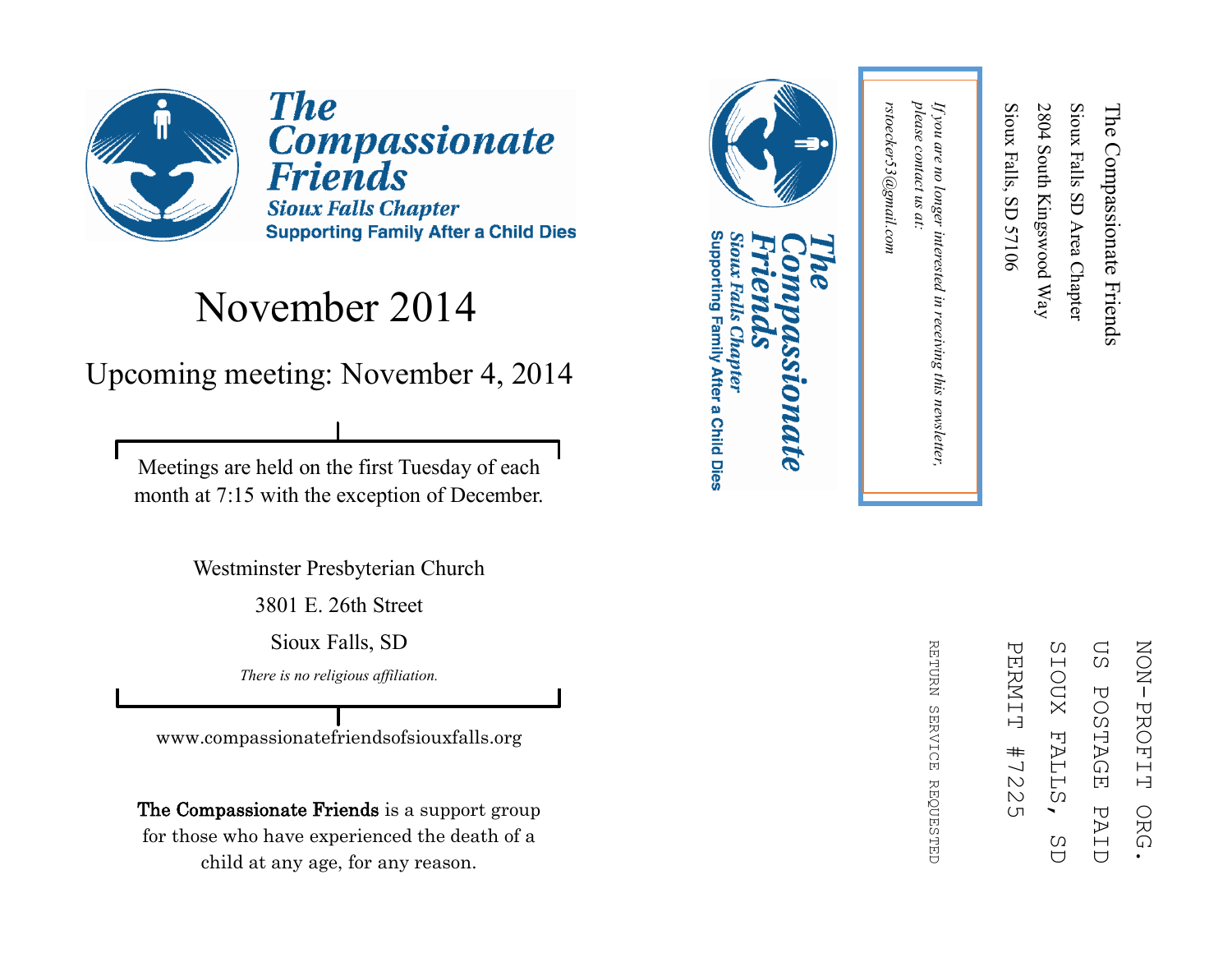

Dr. Watson-Miller

> Dr. WatsonDr. Watson-Miller is a Clinical Psychologist who lost her own son while in Graduate School in Miller is a Clinical Psychologist who lost her own son while in Graduate School in weekends. they learn therapeutic techniques. She works from her own private practice on evenings and she teaches psychodynamic psychotherapy and provides supervision to psychiatry residents as private and public sectors. She is on the faculty of USD Sanford School of Medicine where 1997. She graduated from the University of South Dakota in 2002 and has worked in both the private and public sectors. She is on the faculty of USD Sanford School of Medicine where she traches psychodynamic psychotherapy a

and Psychology in 1995 compelled her to honor his memory by completing her education and allowing him to live through her. In her journey through grief, she has gained unique insights into not just coping, but thriving th son standing in the bleachers as she graduated with a Bachelor's of Science in Criminal Justice by the support of her graduate program, her faith, and encouragement from others. She states, the gifts we have been given with others "Without adversity, we do not know how strong we really are. We have an obligation to share into not just coping, but thriving through adversity. She was gifted through her life experience allowing him to live through her. In her journey through grief, she has gained unique insights son standing in the bleachers as she graduated with a Bachelor's of Science in Criminal Justice Dr. Watson

Miller without identifying information and will be used in future columns email them to tcfsiouxfalls@yahoo.com. The questions will be forwarded to Dr. Watson-If you would like Dr. Watson-Miller to respond to your questions through this format, please entan utein to teistouxians@yanoo.com. The questons with be torwarted to DJ, watson-<br>Miller without identifying information and will be used in future columns. email them to tcfsiouxfalls@yahoo.com. The questions will be forwarded to Dr. WatsonIf you would like Dr. WatsonMiller to respond to your questions through this format, please

pain is destroying me QUESTION: My teenage son took his own life, I can not forgive myself for not being able to stop him. The guilt and pain is destroying me. QUESTION: My teenage son took his own life, I can not forgive myself for not being able to stop him. The guilt and

failed to do. When a child dies by suicide, it would be surprising to see a parent who did not feel responsible. ANSWER: The loss of a child normally does leave parents feeling guilty for what they have done and/or what they have failed to do. When a child dies by suicide, it would be surprising to see a parent who did not feel responsible. ANSWER: The loss of a child normally does leave parents feeling guilty for what they have done and/or what they have

ers wondering what they could have done to prevent this tragedy. his suicide complicates the grief process for his surviving family members. One of the things suicide does is leaves oth-The recent suicide of Robin Williams is one poignant example. I'm not certain whether his parents are still living, but ers wondering what they could have done to prevent this tragedy. his suicide complicates the grief process for his surviving family members. One of the things suicide does is leaves oth- The recent suicide of Robin Williams is one poignant example. I 'm not certain whether his parents are still living, but

into this and it is a recipe for disaster. Such was the case when Robin Williams could not cope with Parkinson's Disease ing them to consider this an option. Whatever the stressor is, it has overwhelmed their ability to cope. Add depression It's important to remember that most suicides are not made when one feels they can adequately manage whatever is drivthere? ing them to consider this an option. Whatever the stressor is, it has overwhelmed their ability to cope. Add depression<br>into this and it is a recipe for disaster. Such was the case when Robin Williams could not cope with P 's important to remember that most suicides are not made when one feels they can adequately manage whatever is driv-

not kill themselves. Their illness killed them. Because of their hopelessness, they could see no other options. ness, the higher the risk for suicide. When people become depressed, they also become hopeless. In this sense, they did The primary risk factor for suicide is hopelessness, which presents itself in varying degrees. The deeper the hopelessand his limitations that threatened his identity. Add depression onto the loss of a sense of identity, and what else is the primary risk factor for suicide is hopelessness, which presents itself in varying degrees. The dee

I would recommend you seek professional help with your own hopelessness. I am sorry for your loss. Perhaps understanding that it was his illness that killed him, you will be able to forgive yourself for not understanding it.

With compassion always, Dr. Watson

suddestions Dr. Watson-Miller. DISCLAIMER: suggestions to the recipients of this newsletter. DISCLAIMER: The responses published in the newsletter in no way suggest that there<br>is a therapeutic relationship between the individual who submitted the question and<br>Dr. Watson-Miller. The responses are written for the pu Dr. Watson is a therapeutic relationship between the individual who submitted the question and ່ທ  $\omega$ therapeutic Phe  $\overline{C}$ ehe responses published in the newsletter relationship between The responses are written for the recipients  $\frac{0}{10}$ this ens<br> newsletter individual who submitted the question purpose of providing general  $\overline{u}$ no way suggest that there and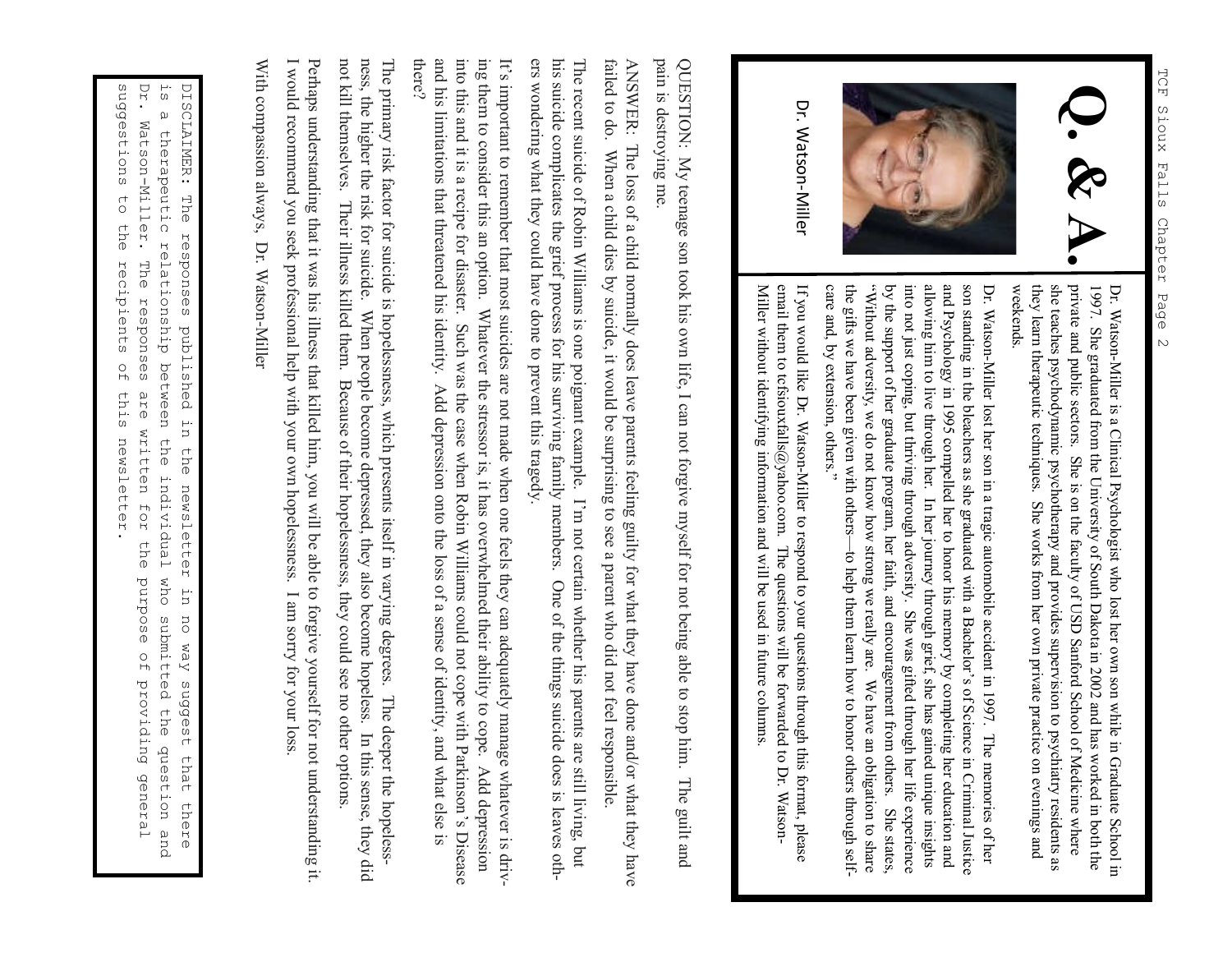| no hope. Some of us have found our faith to be a source of strength, while some of us are struggling to find a                                                                                                                                                                                                                                                                                                                                                                                                                                                                                                                                                                                                                                                                                                                                                                                                                                                                                                                                                                                                                                                                                                                                                                                                                                                                                                                                                                                              | Ryan Hohn      | In loving memory of                                | From Brian & Melody Hohn<br>Lave Gifts: | www.compassionatefriends.org          | National Office: 877-969-0010 | The Compassionate Friends                                                          | kristin.tcf@gmail.com | Kristin Seruyange 605-610-9432 | mpastel@sio.midco.net | Peggy Mastel 605-351-8823<br>rstoecker53@gmail.com | Ruth Stoecker 605-201-1426<br>TCF Leaders for Sioux Falls: | child's birthday                                                             | about your child during the month of your<br>pictures and anything you wish to share | will have a table set up for you to bring<br>As part of remembering our children, we |
|-------------------------------------------------------------------------------------------------------------------------------------------------------------------------------------------------------------------------------------------------------------------------------------------------------------------------------------------------------------------------------------------------------------------------------------------------------------------------------------------------------------------------------------------------------------------------------------------------------------------------------------------------------------------------------------------------------------------------------------------------------------------------------------------------------------------------------------------------------------------------------------------------------------------------------------------------------------------------------------------------------------------------------------------------------------------------------------------------------------------------------------------------------------------------------------------------------------------------------------------------------------------------------------------------------------------------------------------------------------------------------------------------------------------------------------------------------------------------------------------------------------|----------------|----------------------------------------------------|-----------------------------------------|---------------------------------------|-------------------------------|------------------------------------------------------------------------------------|-----------------------|--------------------------------|-----------------------|----------------------------------------------------|------------------------------------------------------------|------------------------------------------------------------------------------|--------------------------------------------------------------------------------------|--------------------------------------------------------------------------------------|
| cumstances. We are a unique family because we represent many races, creeds, and relationships. We are young, and we are old.<br>are angry, filled with guilt or in deep depression, while others radiate an inner peace. But whatever pain we bring to this gather-<br>strep doubts, and he die tried of the Advisor as selence as well as the Note Nebal Strep (Nore . No Pre-H- Permanassionate friends)<br>died. We are all seeking and struggling to build a future for ourselves, but we are committed to building a future together. We<br>Some of us ate far along in the Nepthen Still for a strill form of the spirit of the spirit of the spirit of the spirit of the spirit of the spirit of the spirit of the spirit of the spirit of the spirit of the spirit of t<br>reach out to each other in love to share the pain as well as the joy, share the anger as well as the peace, share the faith as well<br>ing of The Compassionate Friends, it is pain we will share, just as we share with each other our love for the children who have<br>pain becomes my pain, just as your hope becomes my hope. We come together from all walks of life, from many different cir-<br>with hope. The children we mourn have died at all ages and from many different causes, but our love for them unites us. Your<br>We need not walk alone. We are The Compassionate Friends. We reach out to each other with love, with understanding, and<br>The Compassionate Friends Credo<br>nswers. Some of us | Nicholas Huber | From Jack & Karen Hu<br>In loving memory of<br>ber |                                         | Centerville, SD 570<br>$\overline{4}$ | 1041 Lincoln St.              | Joyce Buseman, TCF Treasurer<br>Send your love gift t<br>$\boldsymbol{\mathrm{S}}$ | Address               | Submitted by:                  | Love Gift Amount:     | In Memory of:                                      | Your donation is greatly appreciated                       | month so that they may be included in the fol-<br>lowing month's newsletter. | Please send in love gifts by the 5th of the                                          | The Gift of Love                                                                     |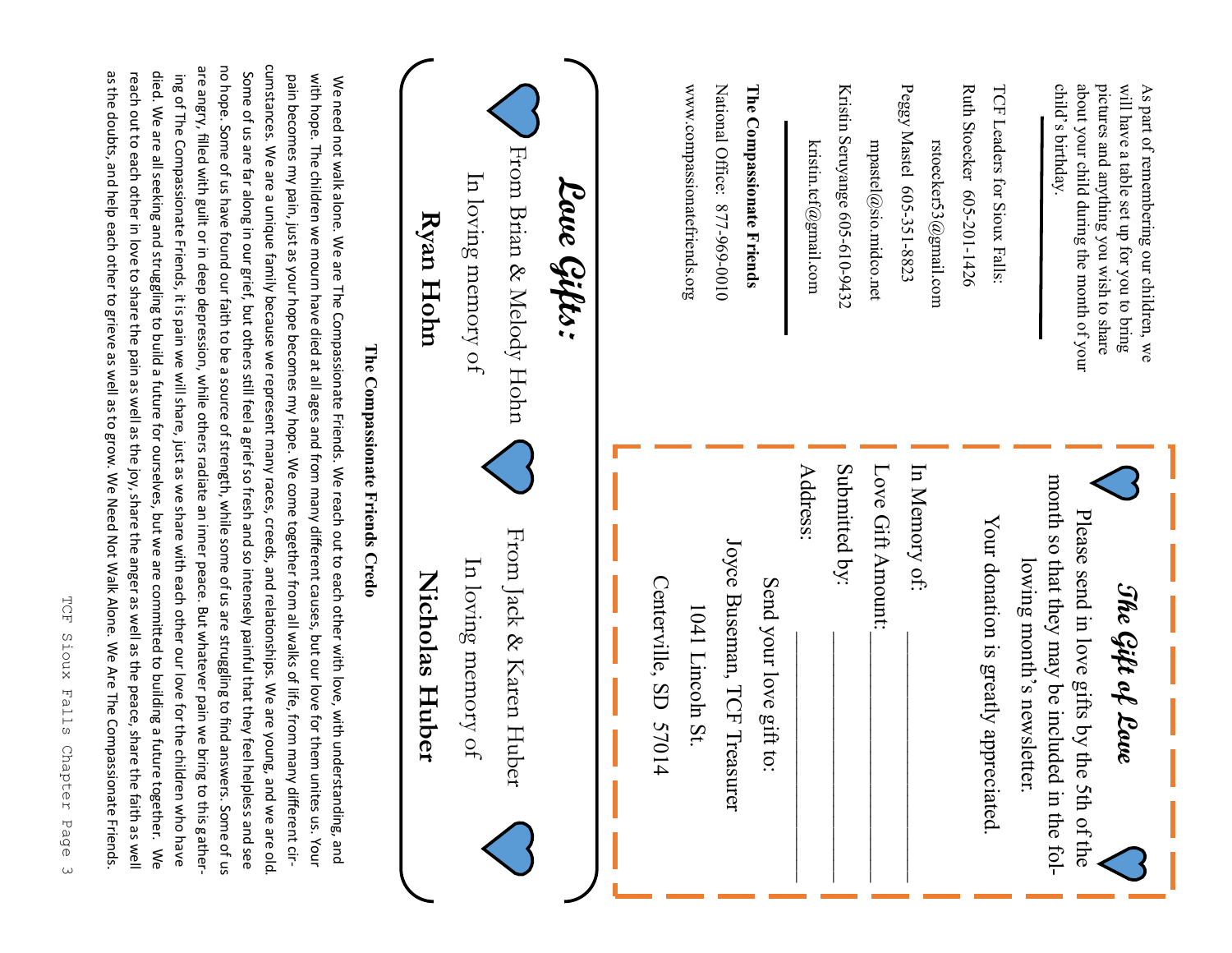### Midcontinent Helps Sioux Falls Chapter **Midcontinent Helps Sioux Falls Chapter**

communications leader annually accepts applications from non-profit organizations in need of financial help. TCF was chosen and we gratefully accepted Midcontinent's assistance cial help. TCF was chosen and we gratefully accepted Midcontinent's assistance. communications leader annually accepts applications from non thanks to a generous donation from Midcontinent Communications Foundation. The regional tele-communications leader annually accepts applications from non-profit organizations in need of finanthanks to a generous donation from Midcontinent Communications Foundation. The regional tele-Our local chapter of The Compassionate Friends will be able to reach more grieving families, Our local chapter of The Compassionate Friends will be able to reach more grieving families,

cial workers, and law enforcement all deal with bereaved families so we need to educate them about when a child passes because the early stages of grieving are so excruciating. Physicians, nurses, so-Compassionate Friends. Our goal is to always provide a safe, confidential gathering of people who<br>understand the loss of a child, people you can count on for support." understand the loss of a child, people you can count on for support. Compassionate Friends. Our goal is to always provide a safe, confidential gathering of people who cial workers, and law enforcement all deal with bereaved families so we need to educate them about when a child passes because the early stages of grieving are so excruciating. Physicians, nurses, so vide," said Ruth Stoecker, TCF Regional Coordinator. "We want to be notified as soon as possible vide," said Ruth Stoecker, TCF Regional Coordinator. "We want to be notified as soon as possible -ord aw diete are so many more people in our area who could benefit from the help we pro-"We know there are so many more people in our area who could benefit from the help we pro-

tribute comprehensive marketing materials. tribute comprehensive marketing materials. The funds will be used to send representatives to leadership conferences and to develop and dis-The funds will be used to send representatives to leadership conferences and to develop and dis-

us provide more resources to people who are broken and vulnerable so they can eventually find hope<br>and healing." and healing. us provide more resources to people who are broken and vulnerable so they can eventually find hope "We are so pleased that Midcontinent decided to help us," says Stoecker. "Their benevolence helps "We are so pleased that Midcontinent decided to help us," says Stoecker. "Their benevolence helps

# HONORARY ASSOCIATES OF COMPASSIONATE FRIENDS **HONORARY ASSOCIATES OF COMPASSIONATE FRIENDS**

Sponsors are considered Honorary Associates of our organization and are recognized at the level of their Sponsors are considered Honorary Associates of our organization and are recognized at the level of their donation. We would like to offer our sincere and grateful appreciation to the following supporters:  $\mathbf{M}$ ild libe to offer ے<br>د و انه شهر<br>م ciation to the follo

|                        |                                                              | $\alpha$ unation. We would like to other our sincere and grateful appreciation to the following supporters. |                             |
|------------------------|--------------------------------------------------------------|-------------------------------------------------------------------------------------------------------------|-----------------------------|
| DIAMOND (\$500)        | GOLD (\$150)                                                 | <b>SILVER (\$100)</b>                                                                                       | <b>BRONZE</b><br>(058)      |
| First Premier Bank     | Soil Technologies, Inc.                                      | George Boom Funeral Home                                                                                    | Knudson &<br>Buseman Insur- |
|                        | Heritage Funeral Home                                        | Dindot-Klusman Funeral                                                                                      | ance                        |
|                        | Miller Funeral Home                                          | Home                                                                                                        | <b>Shaffer Memorials</b>    |
|                        |                                                              | Catholic Family Services                                                                                    |                             |
| PLATINUM (\$256)       |                                                              | Family Memorials by Gibson                                                                                  |                             |
| Diamond Mowers, Inc.   |                                                              | Weiland Funeral Chapel                                                                                      |                             |
| DE & TS (Josh Fiedler) |                                                              | Key Real Estate-Jim Carlson                                                                                 |                             |
| Sisson Printing        |                                                              | Minnehaha Funeral Home                                                                                      |                             |
|                        |                                                              | Hartquist Funeral Home                                                                                      |                             |
|                        |                                                              | Caroline Christopher                                                                                        |                             |
|                        |                                                              | Dr. Richard Howard                                                                                          |                             |
| Special thanks to:     |                                                              |                                                                                                             |                             |
|                        | WESTMINSTER PRESBYTERIAN CHURCH-hosting our monthly meetings |                                                                                                             |                             |
|                        | MILLER FUNERAL HOME-providing cookies for our meetings       |                                                                                                             |                             |

AVERA MCKENNAN HOSPITAL AND UNIVERSITY HEALTH CENTER—donating the printing of our newsletters

AVERA MCKENNAN HOSPITAL AND UNIVERSITY HEALTH CENTER—donating the printing of our newsletters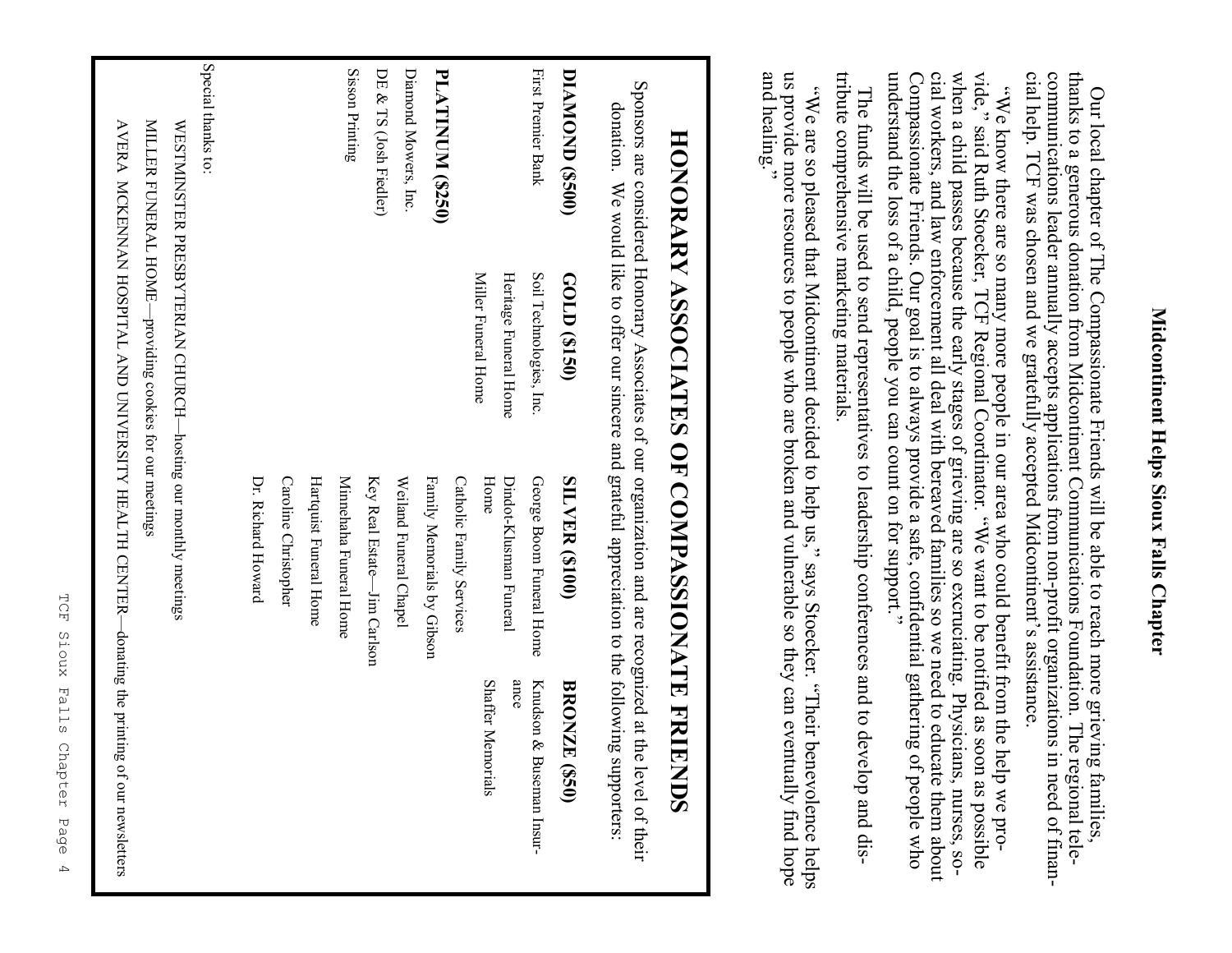treat to share after the meeting. with the group. You can also bring their favorite pictures & items that represent them to share Remember on your child's birth month to bring William "Billy" Shoewe, & Ashlyn Johana Lee four birthdays this month: Nicholas Huber, encountered by grieving parents. We celebrated discussed questions regarding issues frequently ance. The group split into two smaller groups & on October 7, 2014, with 21 members in attend-The October meeting of TCF of Sioux Falls met treat to share after the meeting. with the group. You can also bring their favorite pictures & items that represent them to share Remember on your child's birth month to bring William "Billy" Shoewe, & Ashlyn Johana Lee. D four birthdays this month: Nicholas Huber, encountered by grieving parents. We celebrated discussed questions regarding issues frequently ance. The group split into two smaller groups & on October 7, 2014, with 21 members in attend-The October meeting of TCF of Sioux Falls met 'Artagnan James "DJ" Lambertz-Morrison,



# **Bereaved Families Join in the 18** Bereaved Families Join in the 18<sup>th</sup> Annual Worldwide Candle Lighting **Annual Worldwide Candle Lighting**

mass candle lighting in the world. of all children, regardless of age, who have died. The chapter is joining Sunday, December 14, Friends (TCF) will participate in an annual worldwide event designed to honor the memories The death of a child is devastating and it's important to the family that the child always be remembered. That's why members of the Sioux Falls Chapter of The Compassionate mass candle lighting in the world. Friends 18th annual Worldwide Candle Lighting, an event now believed to be the largest Friends 18th annual Worldwide Candle Lighting, an event now believed to be the largest with hundreds of organized memorial services around the world for The Compassionate with hundreds of organized memorial services around the world for The Compassionate Friends (TCF) will participate in an annual worldwide event designed to honor the memories be remembered. That's why members of the Sioux Falls Chapter of The Compassionate of all children, regardless of age, who have died. The chapter is joining Sunday, December 14, The death of a child is devastating and it's important to the family that the child always

special music and speaker, and refreshments. Annually, tens of thousands of families, united hour wave of light as the observance continues around the world. Date Lille. As callules buill down in one thire zone, they are ngined in the hext, creating a 2+-<br>hour wave of light as the observance continues around the world. Date Line. As candles burn down in one time zone, they are lighted in the next, creating a  $24$ -Date Line. As candles burn down in one time zone, they are lighted in the next, creating a  $24$ Sunday in December. Candles are first lit at  $7$  p.m., local time, just west of the International in loss, light candles for one hour during the Worldwide Candle Lighting, held the second The local candle lighting will be part of a special service held at  $6:15 \text{pm}$  at Westminster Presbyterian Church, 3801 E 26<sup>th</sup>St, Sioux Falls, SD and will feature <u>a PowerPoint presentation</u>, Presbyterian Church, 3801 E 26Sunday in December. Candles are first lit at  $7$  p.m., local time, just west of the International in loss, light candles for one hour during the Worldwide Candle Lighting, held the second special music and speaker, The local candle lighting will be part of a special service held at 6:15pm and refreshments. Annually, tens of thousands of families, united St, Sioux Falls, SD and will feature a PowerPoint presentation, at Westminster

Please join us for this meaningful event. Please join us for this meaningful event. If you wish, you may bring your favorite Christmas treat to share after the service If you wish, you may bring your favorite Christmas treat to share after the service.

**Send us a photo of your child** along with his/her **Send us a photo of your child along with his/her name**, to be included in a slideshow presenta-, to be included in a slideshow presentation at the annual Candletion at the annual Candle-Lighting Ceremony on December 14, 2014 Lighting Ceremony on December 14, 2014.

1. Mail to: Brenda Reisch 23379 434s Ave. Howard, SD 57349 Howard, SD 57349<br>OR

Ż. 2. Email in jpg format with *2014 Slideshow* in the *Subject* line to

 $\underline{\mathrm{Brenda}.\mathrm{reisch}(\overline{a}\mathrm{yahoo}.\mathrm{com}}$ [Brenda.reisch@yahoo.com](mailto:Brenda.reisch@yahoo.com)

If your child's picture has been included in previous slideshow presentations, it is not necessary to If your child's picture has been included in previous slideshow presentations, it is not necessary to resubmit a picture. resubmit a picture.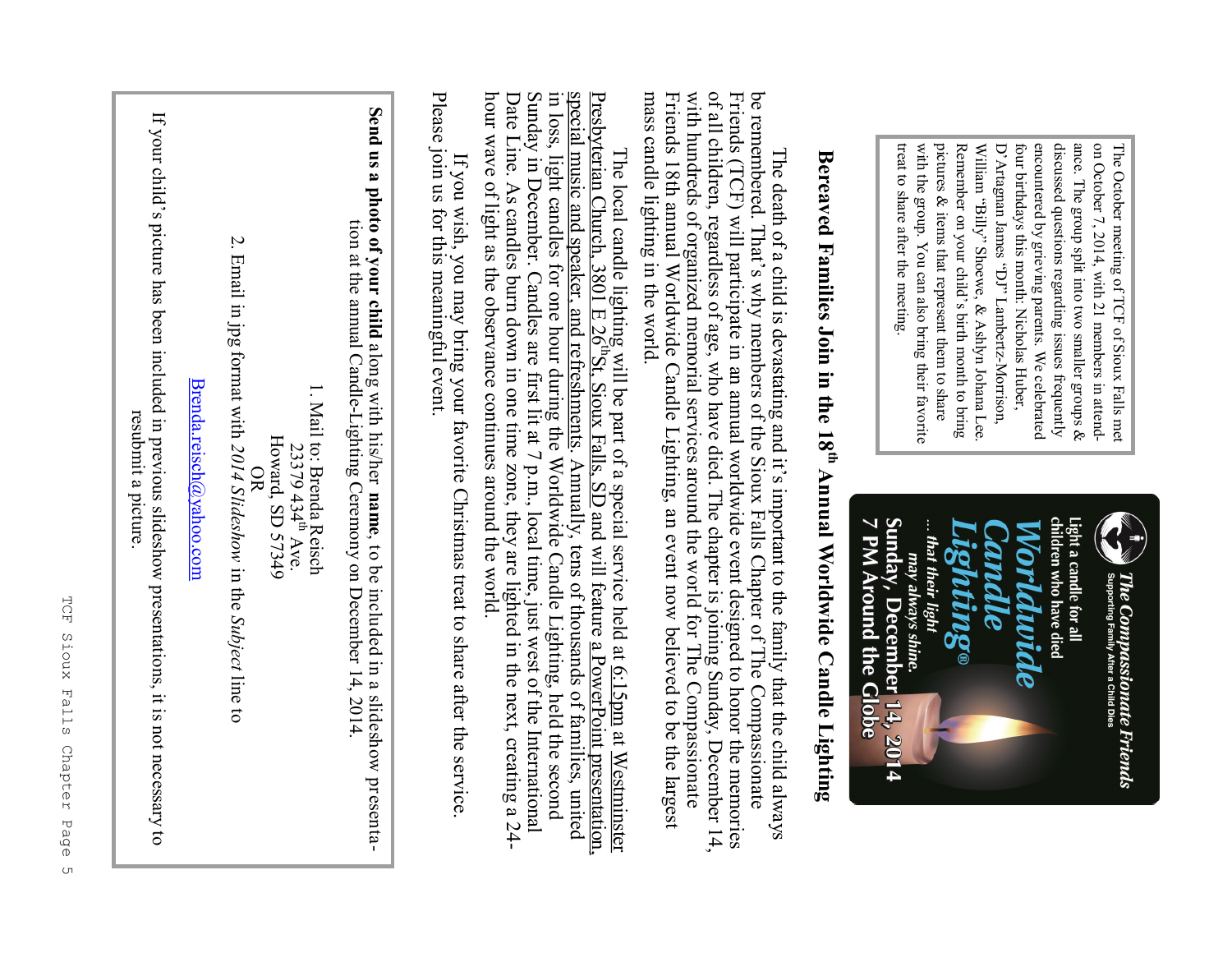### **You Know You**You Know You're Making Progress When **re Making Progress When**

- $\bullet$ You can remember your child with a smile You can remember your child with a smile
- $\bullet$ You realize the painful comments others make are made in ignorance You realize the painful comments others make are made in ignorance
- $\bullet$ You can reach out to help someone else You can reach out to help someone else
- $\bullet$ You stop dreading holidays You stop dreading holidays
- $\bullet$ You can sit through a church service without crying You can sit through a church service without crying
- $\bullet$ You can concentrate on something besides your child You can concentrate on something besides your child
- $\bullet$ You can find something to thank God for You can find something to thank God for
- $\bullet$ You can be alone in your house without it bothering you You can be alone in your house without it bothering you
- $\bullet$ You can talk about what happened to your child without falling apart You can talk about what happened to your child without falling apart
- $\bullet$ week You no longer feel you have to go to the cemetery every day or every You no longer feel you have to go to the cemetery every day or every
- $\bullet$ You can tolerate the sound of a baby crying You can tolerate the sound of a baby crying
- $\bullet$ on You don't have to turn off the radio when his or her favorite music comes You don't have to turn off the radio when his or her favorite music comes
- $\bullet$ You can find something to laugh about You can find something to laugh about
- $\bullet$ You can drive by the hospital or that intersection without screaming You can drive by the hospital or that intersection without screaming
- $\bullet$ You no longer feel exhausted all the time You no longer feel exhausted all the time
- $\bullet$ on a butterfly's wings on a butterfly's wings You can appreciate a sunset, the smell of newly-mowed grass, the pattern You can appreciate a sunset, the smell of newlymowed grass, the pattern

Judy Osgood *Judy Osgood*

TCF, Carmel/Indianapolis, IN *TCF, Carmel/Indianapolis, IN*

#### (This is a Sibling Story) **(This is a Sibling Story)** It's a Family Affair **It's a Family Affair**

thinks in some way it's them, and cries thinks in some way it death came and dealt this kind of hand. No one acts as they should and nothing is the same. The family wants to<br>draw together but seems to only share pain. Someone must be responsible when a child dies. Each family member When a child dies, grief is a family affair. It hits mom, dad, and siblings with equal despair. Mom cries and cannot<br>get out of bed. Dad holds in emotions and leaves much unsaid. Sister and brother simply cannot understand When a child dies, grief is a family affair. It hits mom, dad, and siblings with equal despair. Mom cries and cannot draw together but seems to only share pain. Someone must be responsible when a child dies. Each family member death came and dealt this kind of hand. No one acts as they should and nothing is the same. The family wants to get out of bed. Dad holds in emotions and leaves much unsaid. Sister and brother simply cannot understand why 's them, and cries.

But no one is responsible for things we cannot control. So reach out to each other and keep the family whole But no one is responsible for things we cannot control. So reach out to each other and keep the family whole.

survive. For we who have been there and made it through together can say that holding on to each other makes love Don't let the differences in how each grieve change the love in your family or its belief. Be strong when you can and weak when you must, and love each other with kindness and trust. So treat the family with love and you w last forever. last forever. survive. For we who have been there and made it through together can say that holding on to each other makes love and weak when you must, and love each other with kindness and trust. So treat the family with love and you will 't let the differences in how each grieve change the love in your family or its belief. Be strong when you can

TCF, Broward, FL *TCF, Broward, FL* Jackie Roxen

*Jackie Roxen*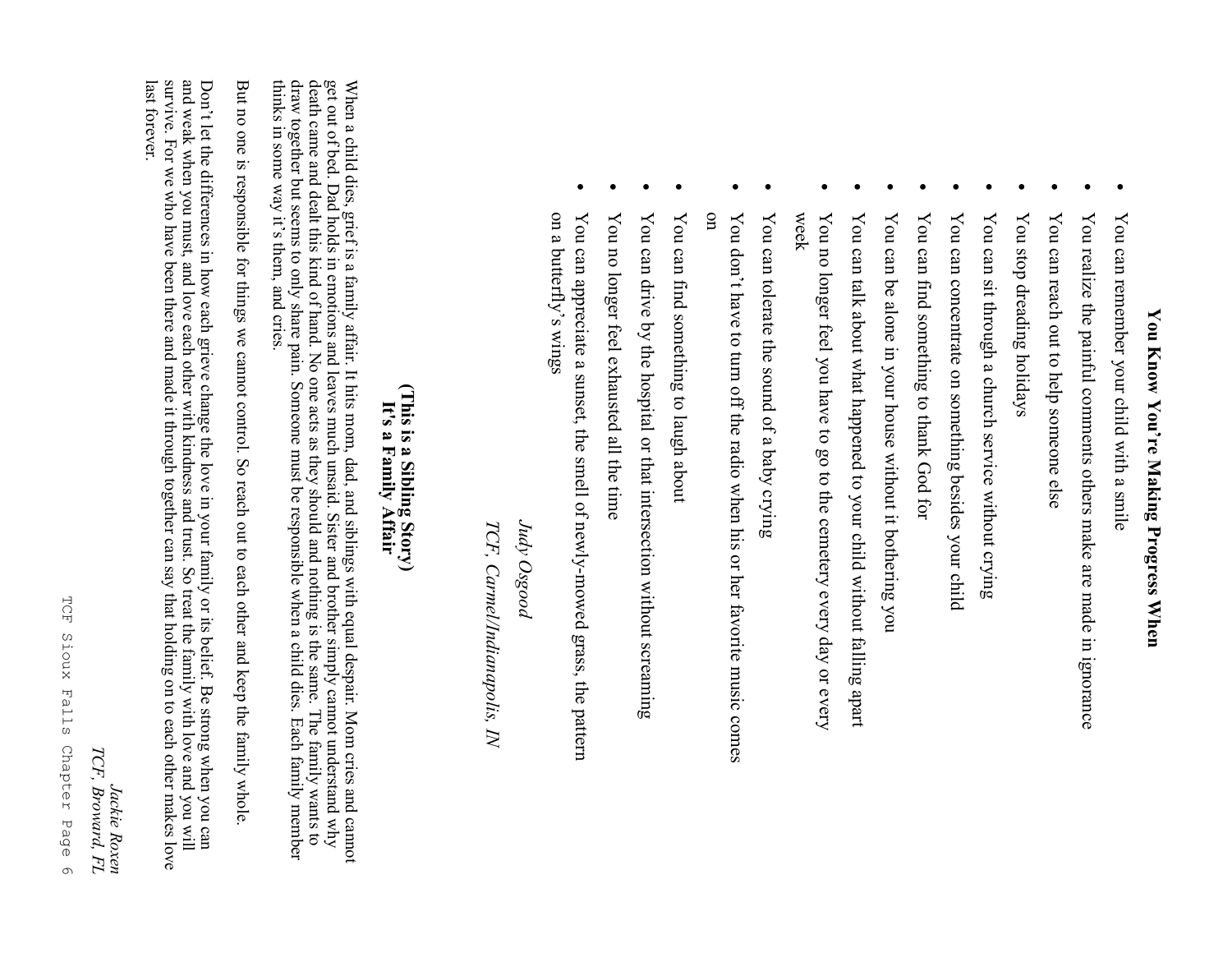that is a friend who cares. curing, not healing and face with us the reality of our powerlessness, an hour of grief and bereavement, who can tolerate not knowing, not with us in a moment of despair or confusion, who can stay with us in wounds with a warm and tender hand. The friend who can be silent solutions, or cures, have chosen rather to share our pain and touch our most to us, we often find that it is those who, instead of giving advice, that is a friend who cares. curing, not healing and face with us the reality of our powerlessness, an hour of grief and bereavement, who can tolerate not knowing, not with us in a moment of despair or confusion, who can stay with us in wounds with a warm and tender hand. The friend who can be silent solutions, or cures, have chosen rather to share our pain and touch our most to us, we often find that it is those who, instead of giving advice, When we honestly ask ourselves which person in our lives meant the When we honestly ask ourselves which person in our lives meant the

Henry Nouwen *Henry Nouwen*

### WHY WE STILL GO TO TCF MHY WE STILL GO TO TCF

"Are you still involved with that group? Aren't you over it yet? Why do you go?" These are questions I ofeasy answers. But not everyone understands, unless you have been there. Here are ten I can think of: ten hear now that it has been more than seven years since Mark died. I suspect you hear them too. There are ten hear now that it has been more than seven years since Mark died. I suspect you hear them too. There are tens wers. But not everyone understands, unless you have been there. Here are ten I can think of: "Are you still involved with that group? Aren't you over it yet? Why do you go?" These are questions I of-

Because we never want the world to forget our child, so what we do we do in his or her name Because we never want the world to forget our child, so what we do we do in his or her name.

Because when we reach out to help someone else, we also help ourselves. Because when we reach out to help someone else, we also help ourselves.

Because someone was there for us when we needed it most; now the best way to say "thank you" is to pass Because someone was there for us when we needed it most; now the best way to say it on by being there for others. it on by being there for others. sed of si " to you help"

Because it is the one thing we do that can bring something positive out of tragedy. Because it is the one thing we do that can bring something positive out of tragedy.

Because we have found in TCF better friends and closer bonds than we ever thought possible. Because we have found in TCF better friends and closer bonds than we ever thought possible. Here we doesn't matter. can cry and hug people even if we don't know their last name or what they do for a living. And it doesn't matter. can cry and hug people even if we don't know their last name or what they do for a living. And it Here we

Because few people are qualified to walk up to a newly bereaved family and say, "I know how you feel." Because few people are qualified to walk up to a newly bereaved family and say, "I know how you feel." And because we can, we must. And because we can, we must.

Because sometimes we need to talk, too, and to remember and share. We are further along than many Because sometimes we need to talk, too, and to remember and share. We are further along than many around us, but we never forget. around us, but we never forget.

Because many of us believe that one day we will meet our child or brother or sister again, and he or she Because many of us believe that one day we will meet our child or brother or sister again, and he or she

Because our presence might help newly bereaved families understand that they will survive and even laugh Because our presence might help newly bereaved families understand that they will survive and even laugh again. will ask, "So what did you do with your life after I left?" And we will have an answer will ask, "So what did you do with your life after I left?" And we will have an answer.

Because we love cold coffee, cookies, and hard metal chairs Because we love cold coffee, cookies, and hard metal chairs.

Richard Edler *Richard Edler* 

 $TCF$  South Bay/L.A. CA Chapter *TCF South Bay/L.A. CA Chapter*